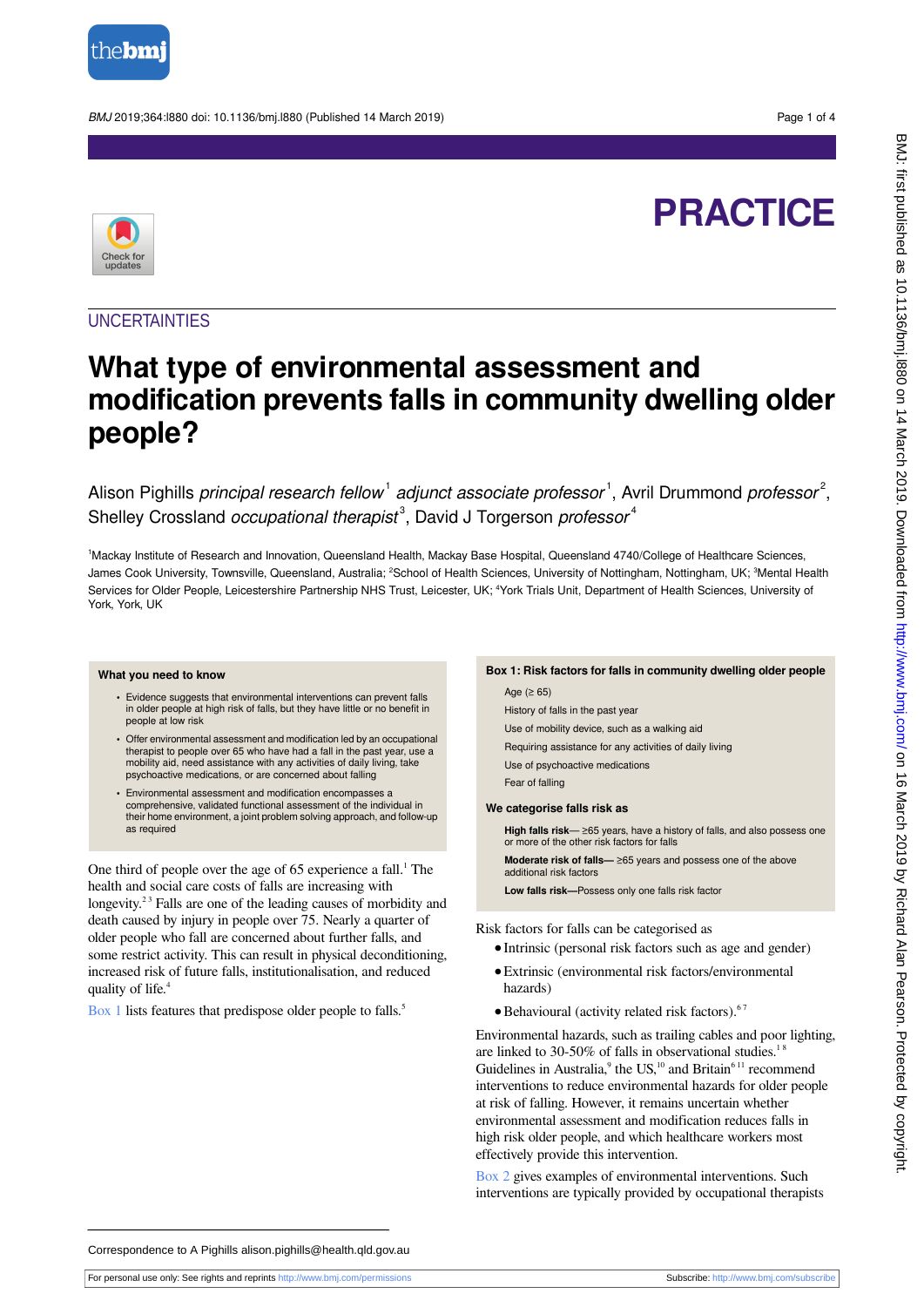who specialise in environmental assessment and modification. However, in research studies, environmental interventions have been provided by healthcare support workers and healthcare professionals such as nurses and physiotherapists. The intensity of environmental assessment and modification ranges from hazard screening checklists, administered without the older person necessarily being present, to high intensity intervention comprising a comprehensive functional assessment of the older person in their home environment. Thus, the level of expertise of the healthcare worker and the intensity of the environmental intervention are likely to influence the outcome.

#### <span id="page-1-0"></span>**Box 2: Types of environmental intervention to reduce risk of falls**

- **•** Assessment and modification of the environment and tasks performed, including raising awareness of risks of falls and problem solving with the older person to find solutions
- **•** Home modifications to improve task performance, independence and/or safety (eg, modifying a shower to improve access)
- **•** Assistive technology to maintain or improve independence (eg, provision of mobility aids, grab rails, and personal alarms)

## **What is the evidence of uncertainty?**

#### **Search strategy**

We searched the Cochrane Database of Systematic Reviews, Medline, Embase, and CINAHL (Cumulative Index to Nursing and Allied Health Literature) for studies published between 2010 and 2017. We applied English language and peer reviewed journal restrictions. We used the following terms for the literature search:

"accidental falls," "fall\*," "frail elderly," "aged," "older\*," "elder\*," "senior\*," "home N5 (assessment or intervention or design or hazard or modification or safety)," "home N3 hazard N3 reduction N3 visit\*," "equipment," "adaptation\*," "assistive technology," "enviro\*," "N5 (assessment or design or hazard or modification or safety or risk)," "facility design and construction."

We found four systematic reviews of trials on environmental assessment and modification in community dwelling older people, including a Cochrane Review which included eight randomised controlled trials isolating the clinical effectiveness of environmental assessment and modification, and four clinical guidelines.

Best evidence suggests a possible benefit of high intensity occupational therapist led environmental assessment and modification in reducing falls in high risk populations.12-15 These led to a reduction in falls of 19-21% in all risk categories and around a 38-39% reduction in high risk groups.12 13 Specialism in environmental assessment (eg, by occupational therapists) and participant risk profile are likely to influence effectiveness of the intervention. Falls prevention interventions have less effect when delivered by health workers other than occupational therapists or to low risk populations.<sup>12</sup>[Figure 1](#page-3-0) presents a summary of the systematic reviews (all data are in the supplementary files with this article). Of the trials that isolate environmental assessment and modification, five studies showed a statistically significant reduction in falls in high risk participants through high intensity, occupational therapist led environmental assessment and modification.<sup>3 16-19</sup> The remaining three trials found no effect on falls when low intensity interventions were provided by other professionals $^{20}$  or trained support workers to both high and low risk populations.<sup>21 22</sup> Methodological weaknesses and the small sample sizes in studies mean that it is difficult to ascertain which interventions are effective. Most studies include people at low risk of falls and there is considerable variation in the expertise of the healthcare worker delivering the intervention and in the intensity of the intervention. Some studies incorporated a checklist/screen as opposed to a functional environmental assessment.

## **Is ongoing research likely to provide relevant evidence?**

We searched the Cochrane Database of Systematic Reviews, ClinicalTrials.gov, the World Health Organization, and Australian New Zealand Clinical Trials Registry for research protocols on environmental assessment and modification; environmental interventions; occupational therapy; falls prevention; and community dwelling older people.

Ongoing research is likely to add to the evidence on the clinical effectiveness of environmental interventions delivered by occupational therapists for falls prevention. The question of whether trained home care support workers and other professionals can deliver environmental assessment and modification still needs to be addressed.

We found two ongoing studies: a small study  $(15$  participants) in Chicago investigating an occupational therapist led falls prevention intervention to reduce fear of falling, and the Occupational Therapy Intervention Study (OTIS) which we are conducting. The OTIS trial aims to evaluate effectiveness of occupational therapist led environmental assessment and modification delivered to older people at moderate to high risk of falls.<sup>23</sup> To date, 1331 older people have been randomised to high intensity environmental assessment and modification or usual care control. The trial is in the follow-up phase, in which fall events are being recorded over one year. Follow-up is scheduled to be completed in late 2019. This trial will add to the evidence base on whether occupational therapist led environmental assessment and modification delivered to people at moderate to high risk is clinically effective in preventing falls.

#### **Recommendations for future research**

Large trials in community dwelling older people ≥65 at high risk of falls to evaluate whether:

- **•** Occupational therapist led environmental assessment and modification is clinically effective compared with usual care controls
- **•** High intensity environmental assessment and modification is as clinically effective in reducing falls if delivered by other trained professionals as compared with occupational therapists
- **•** Intensive follow-up to implement recommendations, immediately after occupational therapist led environmental assessment and modification, produces a greater reduction in falls than no follow-up or a single follow-up visit. A nested project to identify the most effective level of follow-up would enable resources to be deployed efficiently
- **•** Qualitative studies to understand what occupational therapists consider in their clinical reasoning when carrying out environmental assessment and modification. This would help determine what the important elements are and inform future staff training

# **What should we do in the light of the uncertainty?**

We recommend that occupational therapist led environmental assessment and modification is only offered to older people at high risk of falls [\(box 1\)](#page-0-0).<sup>56 12 13</sup> This appears pragmatic given the lack of evidence on benefit in moderate or low risk people, and considering the cost and resource implications of occupational therapists intervening with people in all risk categories.

In the United Kingdom, guidelines from the National Institute for Health and Care Excellence (NICE) and the College of Occupational Therapists recommend that occupational therapist led environmental assessment and modification is routinely provided for older people at risk of falling or who are admitted to hospital following a fall.<sup>611</sup> This has not routinely happened, however, as indicated by recent qualitative and implementation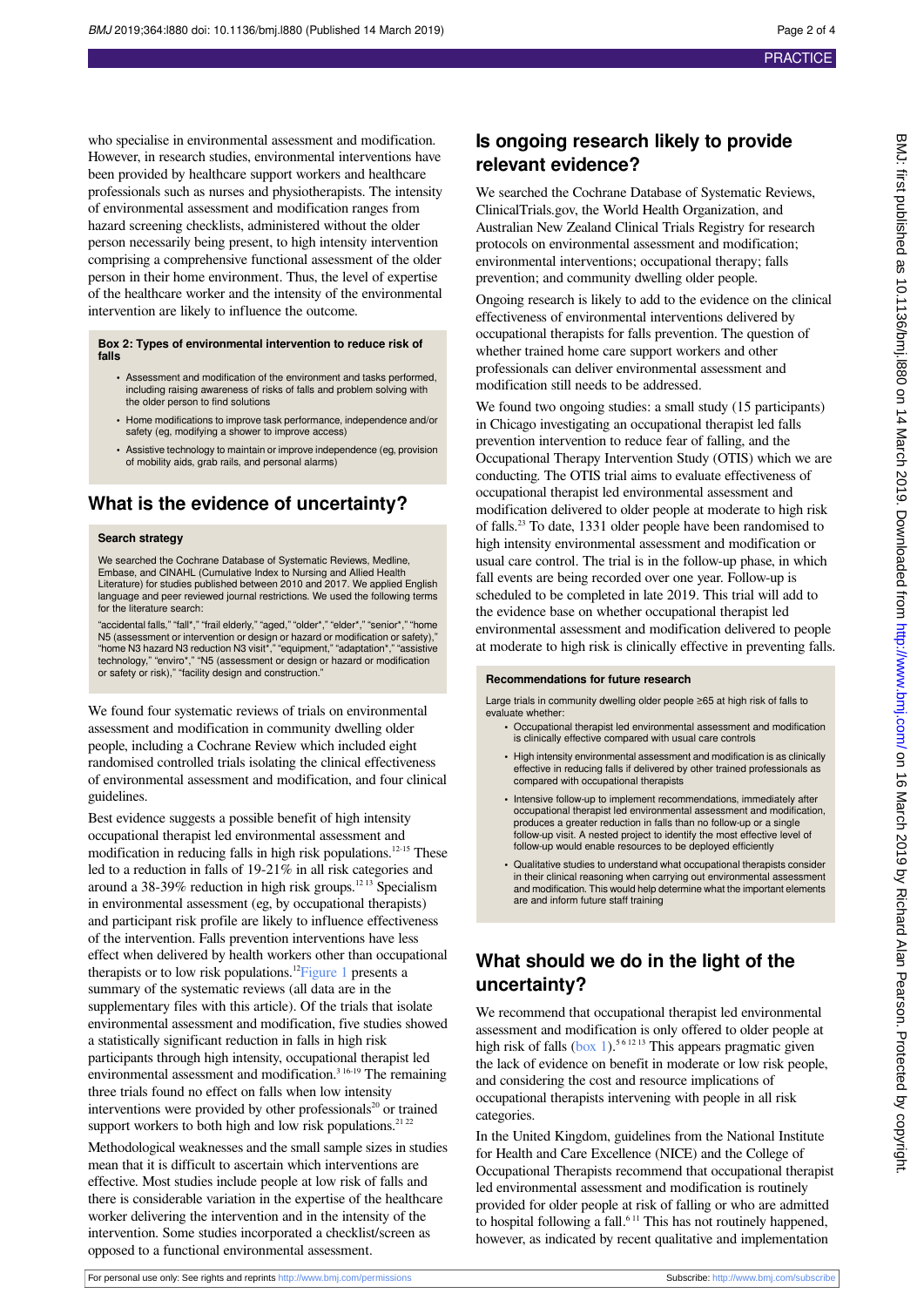research.<sup>24 25</sup> This could be due to a perceived lack of robust evidence, limited awareness of clinical guidelines, complexity of the intervention, and a perceived lack of practitioner skill and time to carry out the assessment.<sup>24</sup>

When referring older people at high risk of falls for occupational therapy intervention, explain to your patient that the occupational therapist will support them to identify hazards in the home and those activities which might increase the risk of falling, and that the therapist and patient will jointly consider solutions.<sup>13</sup> Active engagement of older people in environmental interventions is vital. The context, environment, use of environment, and a person's capacity are key features of environmental assessment and modification to reduce falls risk. Occupational therapy practice aims to enhance, restore, or create a balance between these elements. Interventions encompassing functional assessment of the individual will be more effective, rather than a checklist style hazard removal.

#### **Education into practice**

- **•** How would you assess whether an older person is at high risk of falls?
- **•** What would you include in a comprehensive environmental assessment, who would provide it, and which patients would you offer it to?
- **•** Of the frail older patients that you treated in the last year following a fall, how many received an environmental assessment and functional assessment in their home with follow-up?

#### **How patients were involved in the creation of this article**

A member of the OTIS Consumer Reference Group reviewed the manuscript and provided feedback. We thank her for her input. As a result, we changed the article in the following ways:

- **•** We clarified the term "community dwelling"
- **•** We specified that only some, not all, of those who are fearful of falling subsequently restrict their activity
- **•** We provided more information on factors causing escalation in the cost of falls

#### **What patients need to know**

- **•** If you are 65 or over and live in the community, your risk of falls in the future is higher if you have had a fall in the past year, use a mobility aid, need assistance with any activities of daily living, take psychoactive medications, or are concerned about falling
- **•** It is likely that environmental assessment and modification, provided by an occupational therapist, would reduce your risk of future falls
- **•** An occupational therapist visits your home to assess and recommend modifications to the environment and tasks that you perform. This may reduce falls hazards and improve your independence and/or safety. The therapist would also consider whether assistive technology might help to maintain or improve your independence
- **•** Occupational therapists typically ask you to identify what you think puts you at risk of falling and you jointly problem solve and agree on solutions.

**Competing interests** The BMJ has judged that there are no disqualifying financial ties to commercial companies. The authors declare the following other interests: None.

Further details of BMJ policy on financial interests is here: https://www.bmj.com/ about-bmj/resources-authors/forms-policies-and-checklists/declaration-competinginterests

Provenance and peer review: commissioned; externally peer reviewed. Patient consent not applicable.

- 1 Tinetti ME, Speechley M, Ginter SF. Risk factors for falls among elderly persons living in the community. N Engl J Med 1988;319:1701-7. 10.1056/NEJM198812293192604 3205267
- 2 Scuffham P, Chaplin S, Legood R. Incidence and costs of unintentional falls in older people in the United Kingdom. J Epidemiol Community Health 2003;57:740-4. 10.1136/jech.57.9.740 12933783
- Campbell AJ, Robertson MC, La Grow SJ, etal . Randomised controlled trial of prevention of falls in people aged  $>$  or =75 with severe visual impairment: the VIP trial. BMJ 2005;331:817. 10.1136/bmj.38601.447731.55 16183652
- 4 Jørstad EC, Hauer K, Becker C, Lamb SEProFaNE Group. Measuring the psychological outcomes of falling: a systematic review. J Am Geriatr Soc 2005;53:501-10. 10.1111/j.1532-5415.2005.53172.x 15743297
- 5 Lusardi MM, Fritz S, Middleton A, etal . Determining risk of falls in community dwelling older adults: a systematic review and meta-analysis using post test probability. J Geriatr Phys Ther 2017;40:1-36. 10.1519/JPT.0000000000000099 27537070
- 6 College of Occupational Therapists. Falls: the role of occupational therapy in the prevention and management of falls—practice guideline. London: COT Ltd; 2015. https://www.rcot. co.uk/practice-resources/rcot-practice-guidelines/falls
- Lawton MP, Windley PG, Byers TD, eds. Ageing and the environment: theoretical approaches. Springer, 1982.
- 8 Rubenstein LZ. Falls in older people: epidemiology, risk factors and strategies for prevention. Age Ageing 2006;35(Suppl 2):ii37-41. 10.1093/ageing/afl084 16926202
- 9 Australian Commission on Safety and Quality in Healthcare. Preventing falls and harm from falls in older people: Best Practice Guidelines for Australian Community Care. Canberra: Commonwealth of Australia; 2009.
- 10 AGS/BGS clinical practice guideline. Prevention of falls in older persons. 2010. [http://](http://www.americangeriatrics.org/health_care_professionals/clinical_practice/clinical_guidelines_recommendations/2010/) [www.americangeriatrics.org/health\\_care\\_professionals/clinical\\_practice/clinical\\_guidelines\\_](http://www.americangeriatrics.org/health_care_professionals/clinical_practice/clinical_guidelines_recommendations/2010/) [recommendations/2010/](http://www.americangeriatrics.org/health_care_professionals/clinical_practice/clinical_guidelines_recommendations/2010/).
- 11 National Institute for Health and Care Excellence. Falls in older people: quality standard 2015. [nice.org.uk/guidance/qs86](http://nice.org.uk/guidance/qs86).
- 12 Gillespie LD, Robertson MC, Gillespie WJ, etal . Interventions for preventing falls in older people living in the community. Cochrane Database Syst Rev 2012;9:CD007146.22972103
- 13 Clemson L, Mackenzie L, Ballinger C, Close JC, Cumming RG. Environmental interventions to prevent falls in community-dwelling older people: a meta-analysis of randomized trials. J Aging Health 2008;20:954-71. 10.1177/0898264308324672 18815408
- 14 Chang JT, Morton SC, Rubenstein LZ, etal . Interventions for the prevention of falls in older adults: systematic review and meta-analysis of randomised clinical trials. BMJ 2004;328:680-3. 10.1136/bmj.328.7441.680 15031239
- 15 Tricco AC, Thomas SM, Veroniki AA, etal . Comparisons of interventions for preventing falls in older adults: A systematic review and meta-analysis. JAMA 2017;318:1687-99. 10.1001/jama.2017.15006 29114830
- 16 Nikolaus T, Bach M. Preventing falls in community-dwelling frail older people using a home intervention team (HIT): results from the randomized Falls-HIT trial. J Am Geriatr Soc 2003;51:300-5. 10.1046/j.1532-5415.2003.51102.x 12588572
- 17 Chu MM-L, Fong KN-K, Lit AC-H, etal . An occupational therapy fall reduction home visit program for community-dwelling older adults in Hong Kong after an emergency department visit for a fall. J Am Geriatr Soc 2017;65:364-72. 10.1111/jgs.14527 27858951
- 18 Pighills AC, Torgerson DJ, Sheldon TA, Drummond AE, Bland JM. Environmental assessment and modification to prevent falls in older people. J Am Geriatr Soc 2011;59:26-33. 10.1111/j.1532-5415.2010.03221.x 21226674
- Cumming RG, Thomas M, Szonyi G, etal . Home visits by an occupational therapist for assessment and modification of environmental hazards: a randomized trial of falls prevention. J Am Geriatr Soc 1999;47:1397-402. 10.1111/j.1532-5415.1999.tb01556.x 10591231
- 20 Day L, Fildes B, Gordon I, Fitzharris M, Flamer H, Lord S. Randomised factorial trial of falls prevention among older people living in their own homes. BMJ 2002;325:128-31. 10.1136/bmj.325.7356.128 12130606
- Stevens M, Holman CD, Bennett N, de Klerk N, de Klerk N. Preventing falls in older people: outcome evaluation of a randomized controlled trial. J Am Geriatr Soc 2001;49:1448-55. 10.1046/j.1532-5415.2001.4911236.x 11890582
- 22 Lin M-R, Wolf SL, Hwang H-F, Gong S-Y, Chen C-Y. A randomized, controlled trial of fall prevention programs and quality of life in older fallers. J Am Geriatr Soc 2007;55:499-506. 10.1111/j.1532-5415.2007.01146.x 17397426
- 23 Cockayne S, Pighills A, Adamson J, etal. OTIS study. Can occupational therapist-led home environmental assessment prevent falls in older people? A modified cohort randomised controlled trial protocol. BMJ Open 2018;8:e022488. 10.1136/bmjopen-2018-022488 30206086
- 24 Clemson L, Donaldson A, Hill K, Day L. Implementing person-environment approaches to prevent falls: a qualitative inquiry in applying the Westmead approach to occupational therapy home visits. Aust Occup Ther J 2014;61:325-34. 10.1111/1440-1630.12132 24825447
- 25 Pighills A, Furness L, Rawle M, Tynan A. Occupational therapist led environmental assessment and modification (EAM) to prevent falls: Current practice in an Australian rural health service district. Aust Occup Ther J 201910.1111/1440-1630.12560.

Published by the BMJ Publishing Group Limited. For permission to use (where not already granted under a licence) please go to [http://group.bmj.com/group/rights-licensing/](http://group.bmj.com/group/rights-licensing/permissions) [permissions](http://group.bmj.com/group/rights-licensing/permissions)